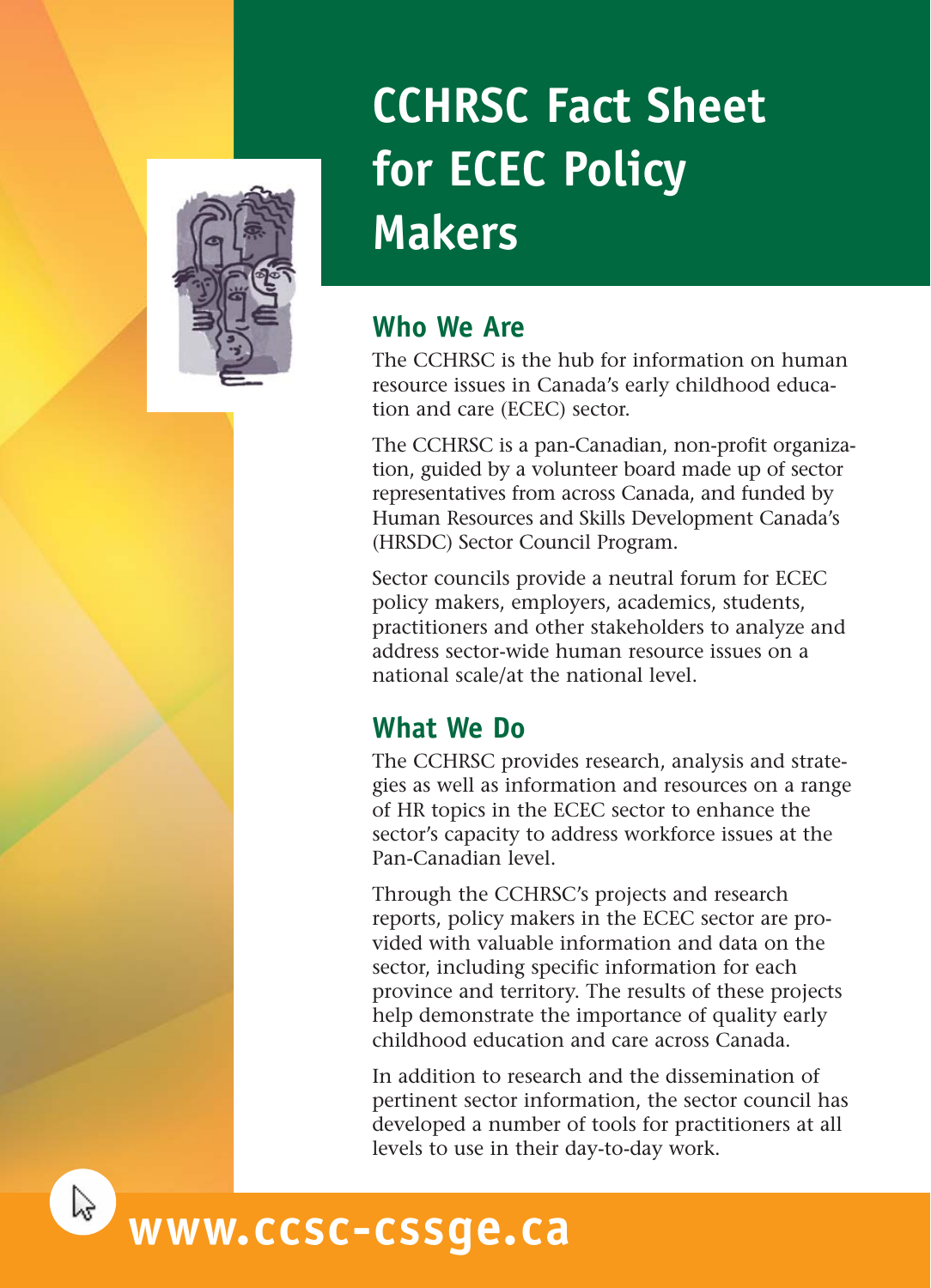### **CCHRSC Tools**

**Occupational Standards for Child Care Administrators**

– These Occupational Standards focus on skills required by directors, supervisors, administrators, managers, and lead or head educators in an ECEC environment. They reflect best practices in the administration of early childhood settings and can be used when developing, delivering, or evaluating child care programs, services and training.

**Occupational Standards for ECEs: How-To Guide** – The step-by-step How-To Guide describes five potential uses for the Occupational Standards, including using them to inform certification/registration measures.

**Online Guide to ECEC Credentialing in Canada** – the Online Guide reviews certification processes in every province and territory including equivalencies and comparisons of requirements to work.

### **CCHRSC's HR Research and Information**

**HR Toolkit** – The HR Toolkit helps managers develop sound human resource practices that support their staff and the workplace environment. The toolkit contains information, templates and links on human resource issues such as the development of policies and job descriptions, employee evaluation, strategic planning, succession planning, managing labour relations and legislation.

**Pathways to Early Childhood Education Credentialing** in **Canada** – This report documents the requirements and processes used in each province and territory to recognize an individual's previous or current ECE credentials in order to be considered eligible to work in the province or territory.

**Portrait of Canada's ECEC Workforce** – This report provides a variety of statistics on the early childhood education and care (ECEC) workforce, including size of the workforce, education levels, types and places of employment and much more.

# **www.ccsc-cssge.ca**

 $\mathbb{R}$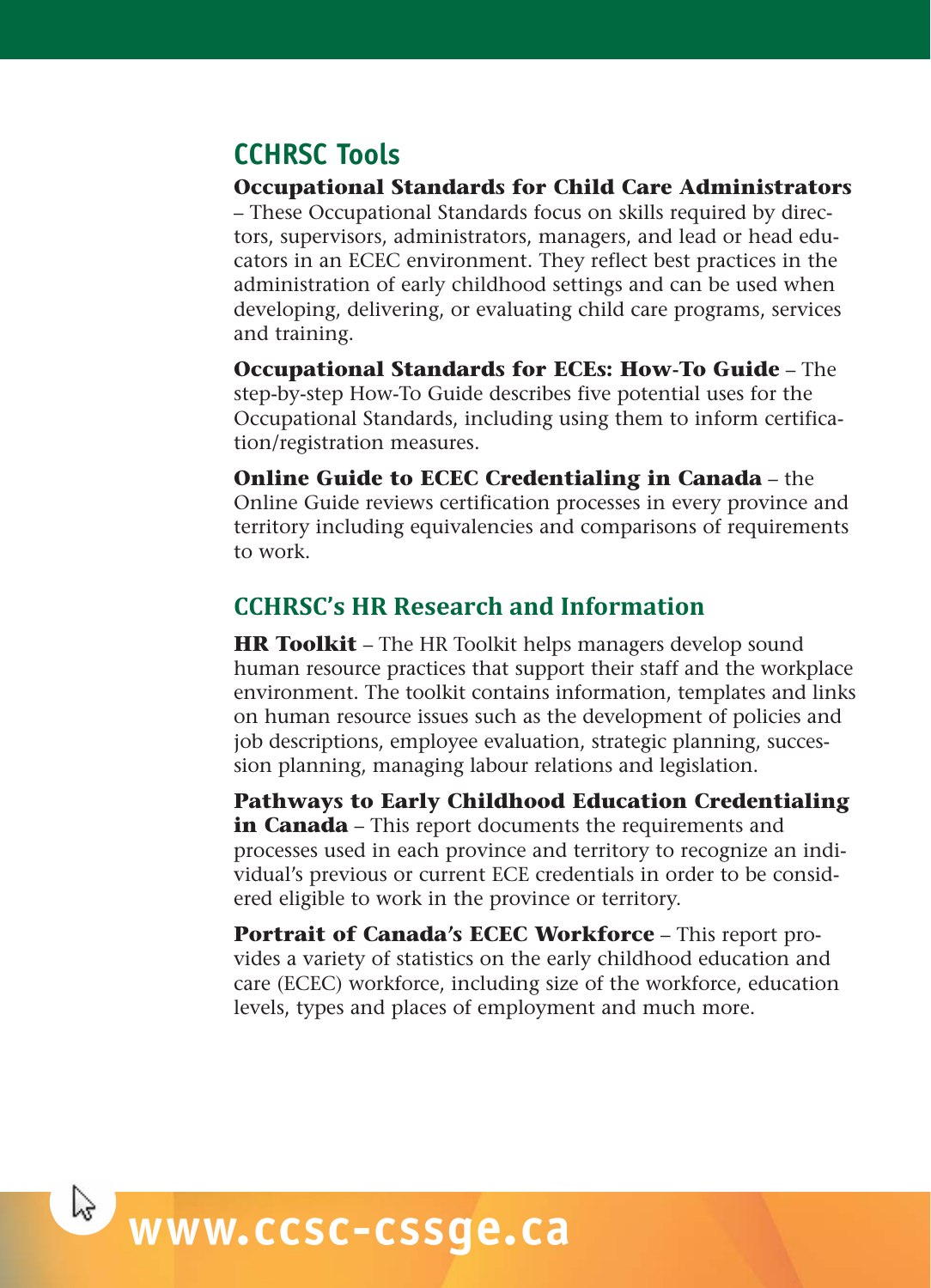**Understanding and Addressing Workforce Shortages in the ECEC Sector** – The four reports produced through this project helps policy makers in the ECEC sector understand the broader impacts that ECEC workforce shortages have on Canadian families and the economy. The four reports include:

- Estimates of Workforce Shortages
- Recruitment and Retention Challenges and Strategies
- Literature Review of Socioeconomic Effects and Net Benefits
- Literature Review of the ECEC Labour Market

**What Factors Influence Wages and Benefits in Early Learning and Child Care Settings?** – This report looks at the factors that influence compensation in the sector, with a focus on four variables: revenue; employment and labour issues; system design; and public policy.

**Working for Change: Canada's Child Care Workforce Labour Market Update** – The Main Report provides an indepth profile of the workforce, the environment and context in which they work, and the challenges faced by practitioners and the community.

#### **Child Care Wages and a Quality Child Care System** –

This paper examines earnings, the impact of education on income and the impact that child care expansion and funding has on wages.

# **www.ccsc-cssge.ca**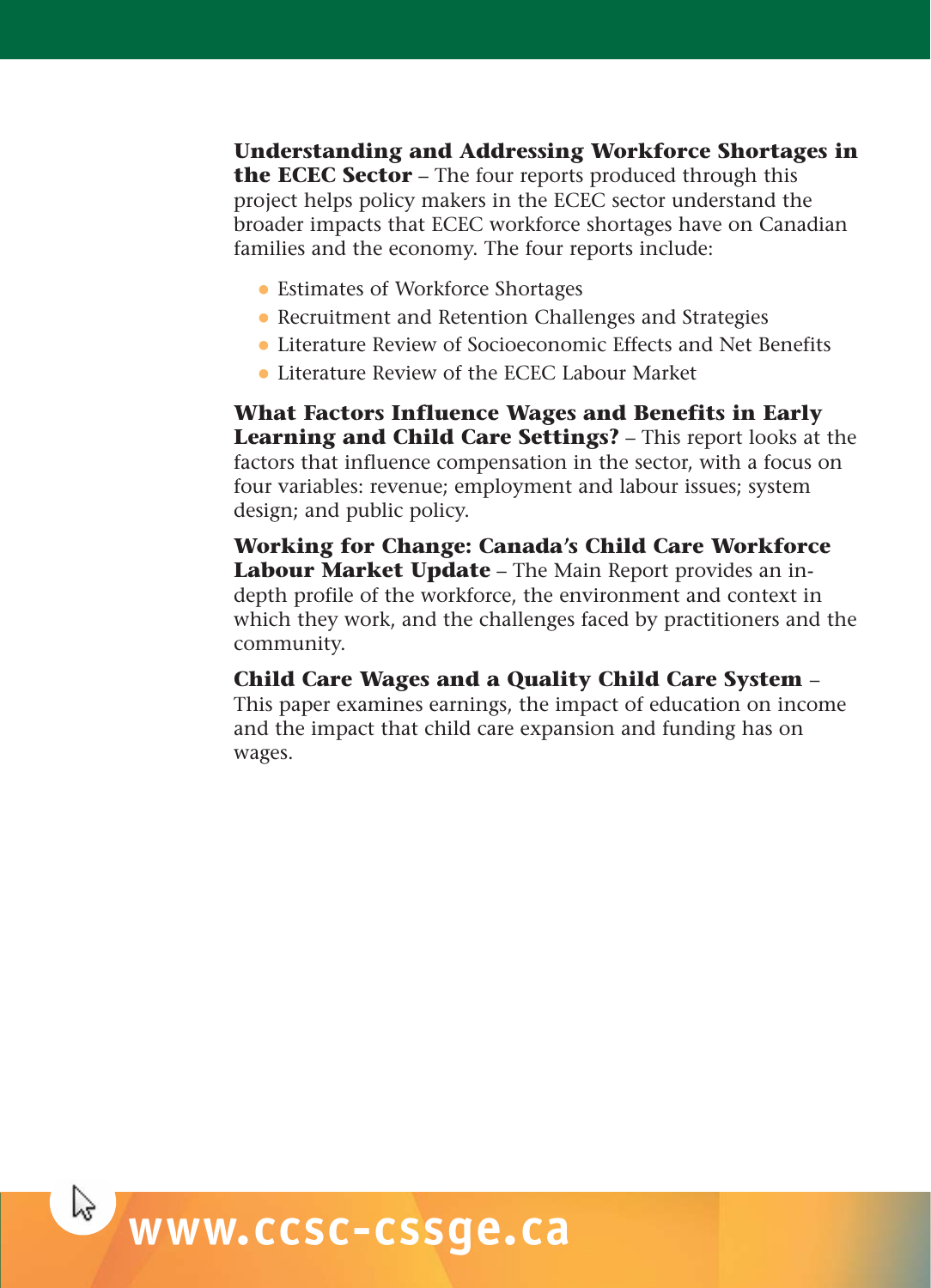### **Opportunities to network and share experiences**

More than 2,800 people across Canada who are dedicated to addressing HR issues in the sector have joined the CCHRSC network. Ways that you can stay connected include:

#### **Signing-up with the CCHRSC**

After signing-up at **www.cccs-cssge.ca** you may be invited to participate in focus groups, interviews and surveys that play a critical role in informing CCHRSC research. You will also receive updates, news and information on our work and human resources in Canada's ECEC sector, and have the opportunity to network with other professionals within and outside the profession through our work.

#### **An electronic bulletin**

Designed to be brief and fit your busy schedule, an e-bulletin is sent to your inbox 3–5 times a year. The easiest way to stay up to date on CCHRSC projects and human resource developments in the sector, the e-bulletin focuses on connecting the people in the sector with the resources and information they need. To receive the e-bulletin, sign-up at: **www.ccsc-cssge.ca/english/list/**

#### **A LinkedIn Network**

LinkedIn is a professional networking site that helps you exchange knowledge, ideas and opportunities with a broad range of network professionals who are also using LinkedIn. When you create a profile, you will be able to join one of two CCHRSC groups designed to stimulate and carry on discussion in the ECEC community. The first group is specifically for faculty and leaders working in the ECEC post-secondary education community, the second more general group is designed for and open to everyone interested in ECEC. This includes policy makers, practitioners and other interested community members. Simply type "CCHRSC" into the LinkedIn search field to join our groups and start networking!

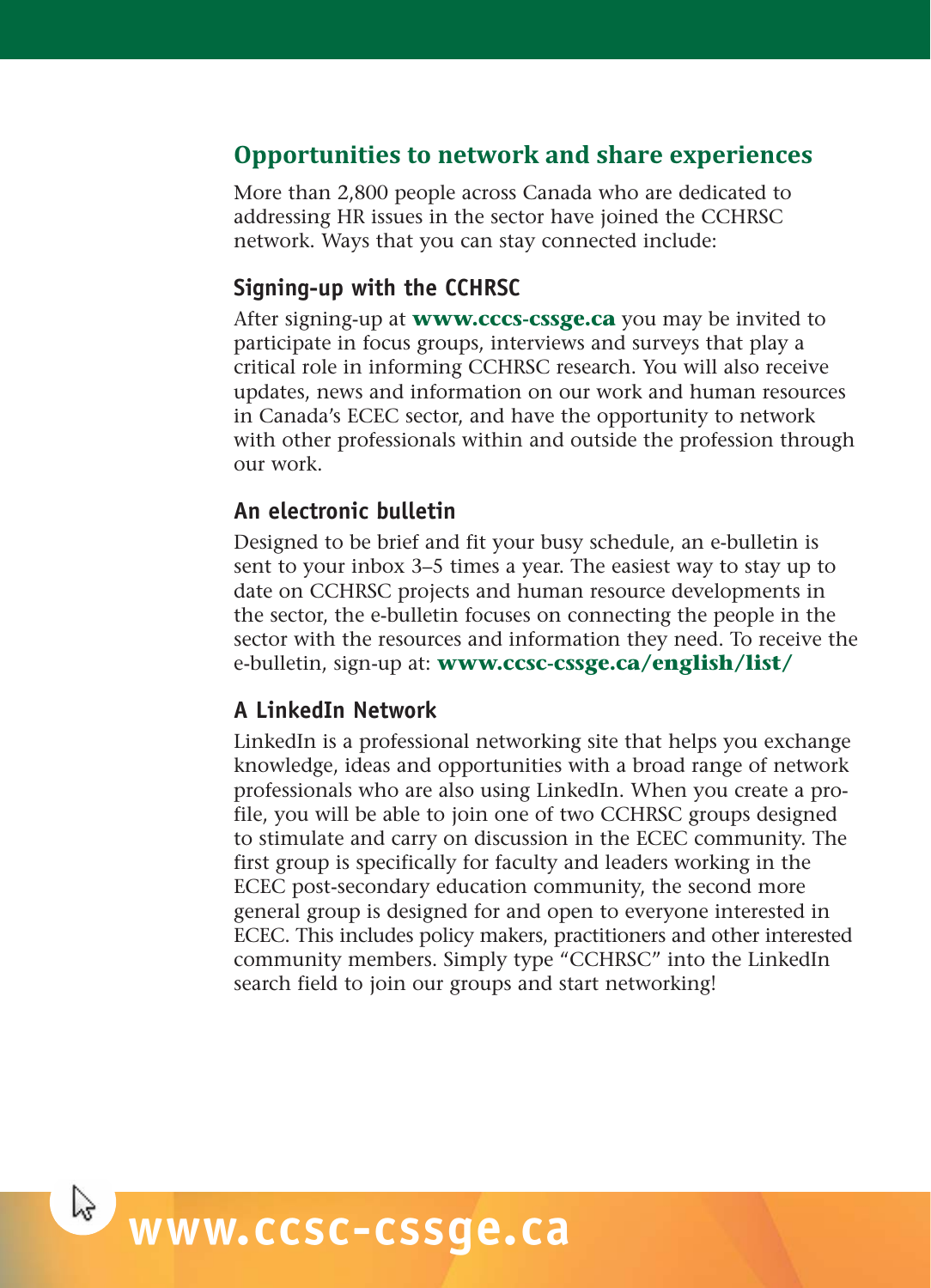"These reports are useful for policy analysts who need concise information on short notice. I also use CCHRSC reports for my own post-graduate research which focuses on the early learning workforce."

*– Post-Graduate Researcher, CCHRSC Survey Response*

"The Occupational Standards for Child Care Administrators were so well received by participants in the Mentoring Pairs for Child Care program in Ontario, that they also began to request and use the version for ECEs. The feedback we've received is that they are very useful for identifying professional development opportunities, conducting performance reviews, in team meetings and during informal program assessments – particularly when used in conjunction with the companion Checklist!"

*– Glory Ressler, Community Development & Projects Manager, Early Childhood Community Development Centre*

"CCHRSC tools and resources helped inform the development of a provincial early learning curriculum framework."

*– Provincial Government Respondent, CCHRSC Survey Response*

**For more information or to order print versions of this document, contact the Child Care Human Resources Sector Council (CCHRSC):**

- **www.ccsc-cssge.ca**

**info@ccsc-cssge.ca**

- **1-866-411-6960** (TOLL-FREE)
- **613-239-3100**

### **Canada**

Funded by the Government of Canada's Sector Council Program. The opinions and interpretations in this publication are those of the author and do not necessarily reflect the opinion of the Government of Canada